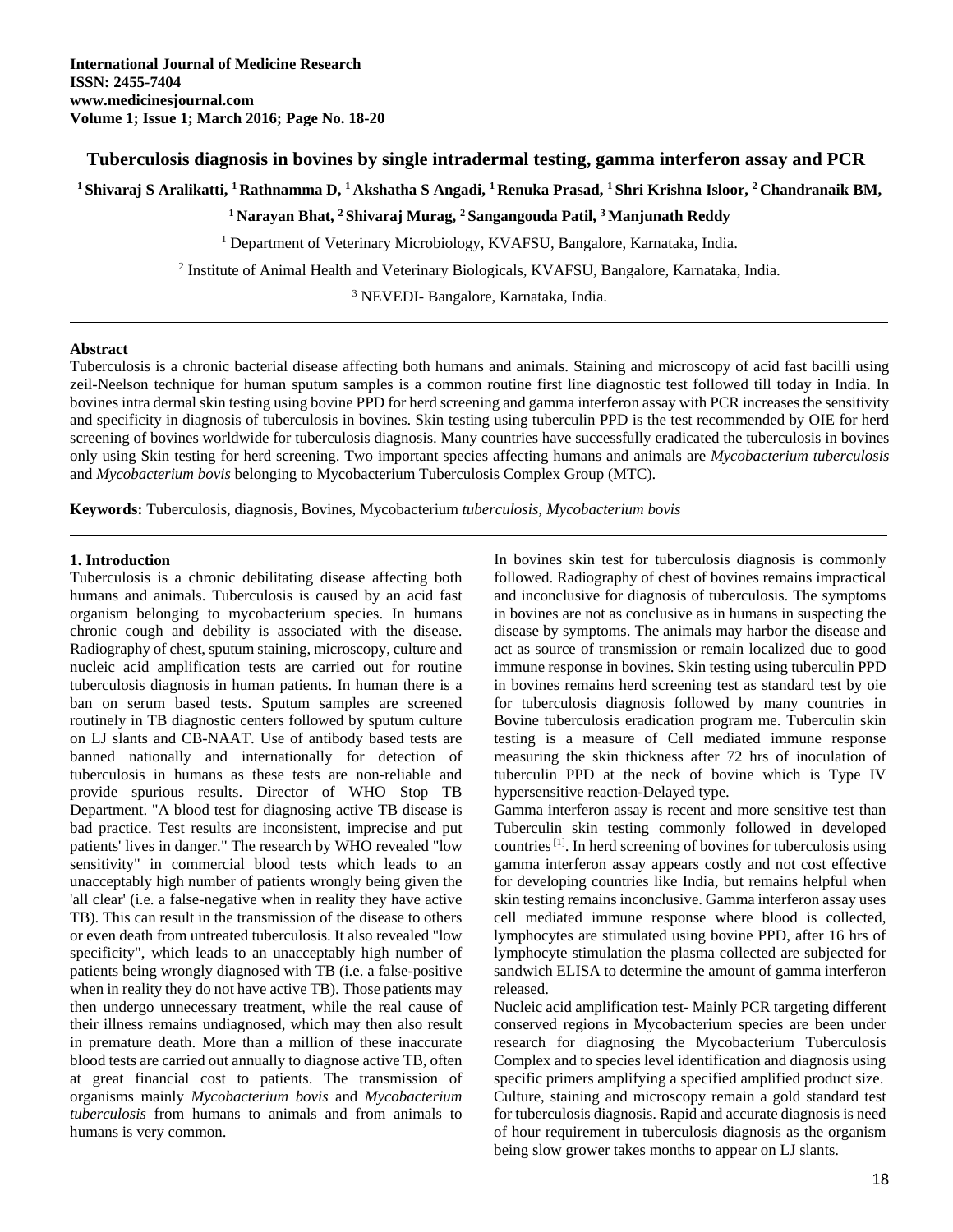### **2. Materials and methods 2.1 Skin Testing**

Cattle from semi-organized farm and goshala were identified. Around 40 animals were screened with intradermal skin testing using bovine PPD supplied by IVRI Izatnagar U.P. About 0.1 ml was inoculated at neck of the cattle using TB gun. Initial reading was taken before inoculation and after 72 hrs final reading was taken using digital calipers.

## **2.2 Gamma interferon Assay**

Blood was collected from all 40 animals into EDTA vials and subjected to gamma interferon assay by stimulating lymphocytes in blood within 8hrs of collection at the rate of 20 microgram/ml into round bottom tissue culture plates [2]. After overnight stimulation the plasma carefully collected was subjected to sandwich ELISA. The ELISA kit procured by Ray Bio Inc Ltd was used following the protocol supplied by manufacturer.

## **2.3 PCR Assay of Nasal swabs**

The nasal swabs were collected aseptically into sterile swab tubes from all the forty animals and genomic DNA was isolated using qiuzen kit following kit protocol. DNA from swabs was amplified using published primers. [4, 5]. Initially primer sequence IS6110F and IS6110R to amplify a 445 bp sequence on all MTC strains was amplified with a total mix of 25 micromoles, with 5 microliters of the sample, 10 Pico moles each of forward and reverse primer, 12.5 microliters of Dream Taq master mix (1.5 units of Taq DNA polymerase) and remaining Nuclease Free Water to make total volume of 25 microliters. The thermal cycler conditions were: initial denaturation at 94<sup>0</sup> C for 10 minutes followed by denaturation step at  $94^{\circ}$  C for 1 minute, primer annealing at  $54^{\circ}$  C for 1 minutes, extension at  $72^{\circ}$  C for 1 minute and the reaction

continues for 30 cycles followed by a final extension at  $72^{\circ}$  C for 5 minutes. The amplicon analyzed on agarose gel electrophoresis. The genomic DNA which yielded 445 bp amplicon for MTC strains were further subjected to duplex PCR with single forward primer and two reverse primers with the same cycling conditions. The amplicon size of 389 bp with reverse primer for *Mycobacterium tuberculosis* and size of 823 bp with reverse primer for *Mycobacterium bovis*.

#### **Table 1:** Primer sequence for MTC strains.

 $\overline{1}$  $\overline{0}$   $\overline{1}$  $\overline{1}$ 

|                                                           |                | 1201 I.O                    |  |  |
|-----------------------------------------------------------|----------------|-----------------------------|--|--|
|                                                           | <b>IS6110F</b> | 5'GACCACGACCGAAGAATCCGCTG3' |  |  |
|                                                           | <b>IS6110R</b> | 5'CGGACAGGCCGAGTTTGGTCATC3' |  |  |
| The primers amplify a 445 bp sequence on all MTC strains. |                |                             |  |  |

| <b>Table 2: PCR conditions for MTC strains.</b> |
|-------------------------------------------------|
|-------------------------------------------------|

| Initial Denaturation   | $94^0C$        | 10 minutes |           |
|------------------------|----------------|------------|-----------|
| Denaturation           | $94^0C$        | 1 minutes  |           |
| Primer Annealing       | $68^{\circ}$ C | 1 minutes  | 30 Cycles |
| Extension              | $72^0$ C.      | 1 minutes  |           |
| <b>Final Extension</b> | $72^0$ C       | 5 minutes  |           |

| <b>Table 3:</b> Primer sequence for <i>M. bovis</i> and <i>M. tuberculosis</i> |  |
|--------------------------------------------------------------------------------|--|
| 12.7 kb fragment                                                               |  |

| $12.7$ kb F  | 5' CACCCCGATGATCTTCTGTT 3' |  |  |
|--------------|----------------------------|--|--|
| 12.7 kb $R1$ | 5' GCCAGTTTGCATTGCTATT 3'  |  |  |
| $12.7$ kb R2 | 5' GACCCGCTGATCAAAGGTAT 3' |  |  |

The primers amplify with 12.7 kb F and 12.7 kb R1 amplify an 823 bp sequence for *M. bovis* and primers 12.7 kb F and 12.7 kb R2 amplify a 389 bp sequence for *M. tuberculosis*

| Initial Denaturation   | $94^0C$        | 10 minutes |           |
|------------------------|----------------|------------|-----------|
| Denaturation           | $94^0C$        | 1 minutes  |           |
| Primer Annealing       | $54^{\circ}$ C | 1 minutes  | 30 Cycles |
| Extension              | $72^0$ C       | 1 minutes  |           |
| <b>Final Extension</b> | $72^0$ C       | 5 minutes  |           |

**Table 4:** PCR conditions for *M. bovis* and *M. tuberculosis*

## **2.4 Staining and Culture of nasal swabs**

The nasal swabs on decontamination with 4% NaOH are inoculated on to LJ slants with and without glycerol and incubated into  $Co<sub>2</sub>$  incubator for 6-8 weeks for growth at 37<sup>o</sup>C  $[3]$ . The swabs are smeared on glass slide were stained with zeil neelson staining techniques and microscopy was done.

## **3. Results and Discussions**

Most of the animals were nonreactors to skin testing only one animal with evident signs of pneumonia and cough showed suspected reactor to intra dermal tuberculin testing. The animals were found to be under good plain of nutrition in dairy farms maintained by collage and private person. Testing and culling of the animals was also under taken on earlier occasions became evident on collection of history from collage diary farm. Animals were under poor nutritional status in goshals and

appeared to be debilitated and positive on gamma interferon assay test. None of the nasal swabs yielded growth on LJ slants with and without glycerol. On PCR of nasal swabs one sample amplified for MTC strains with 445 bp amplification but on duplex PCR yielded neither for *M.bovis* nor for *M.tuberculosis* appear to be some other commensal mycobacterium. Milk collected from the animals on PCR yielded no amplification for MTC strains. Gamma interferon assay of blood samples revealed high optical density for 16 blood samples and appear/considered to be positive for tuberculosis infection by gamma interferon assay test. On staining of nasal swabs none were positive for acid fast organism on microscopy. So Gamma interferon assay test appears to be more sensitive test for tuberculosis diagnosis even under poor plain of nutrition where CMI response may become inconclusive in tuberculosis diagnosis by skin testing.